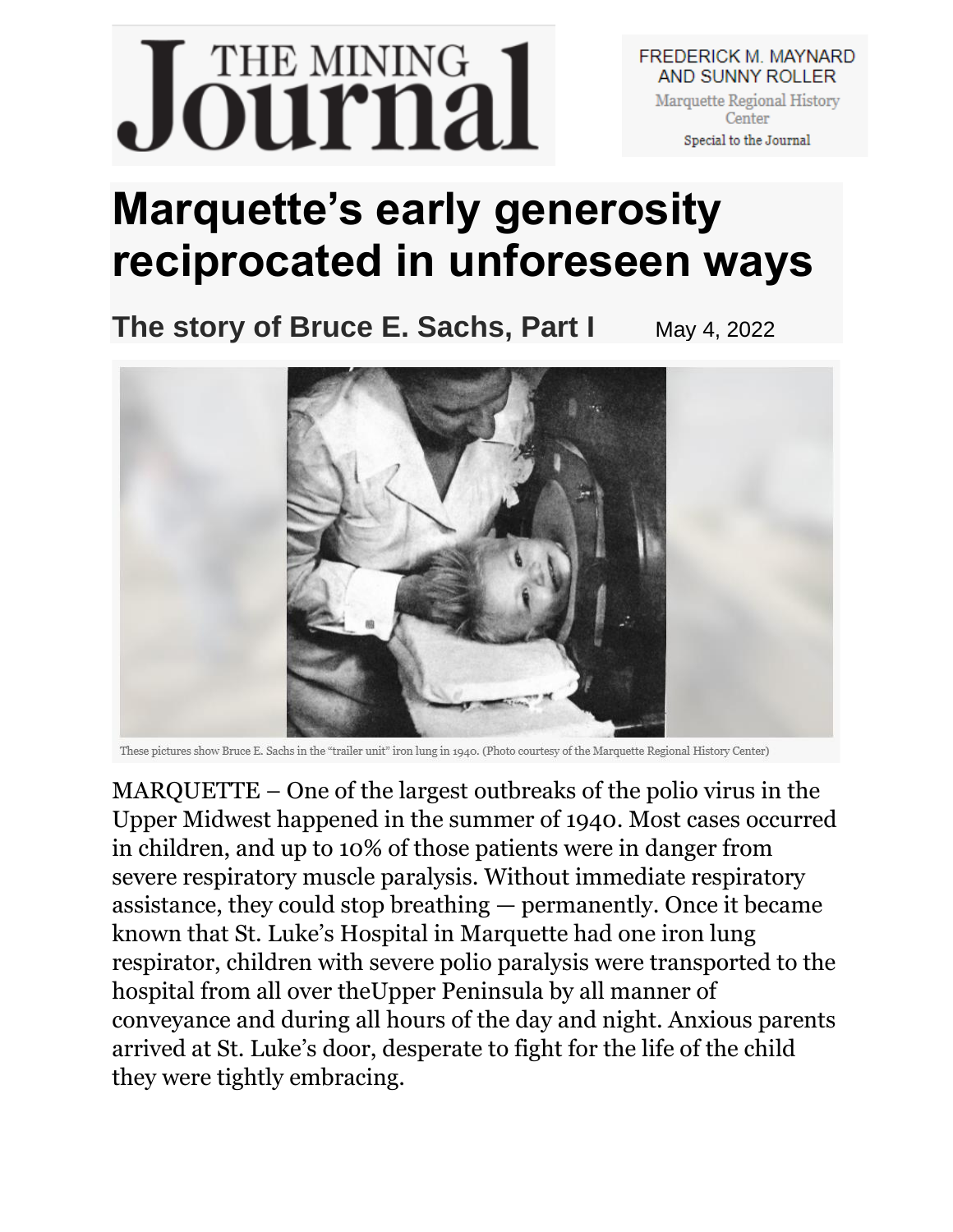When overwhelmed hospital staff faced the tragedy of too many children struggling to breathe, they asked local businessman and hospital board member, Max K. Reynolds, if he could build any respirators to supplement their only one. He quickly recruited several maintenance and boatyard workers who came up with two brilliant solutions. First was a wooden crate, sealed with boat wax, connected to a vacuum cleaner which would become known as a*"wooden iron lung."* One of these is on permanent display at the Marquette Regional History Center.

The second innovation started with a cleaned 50-gallon oil drum with a small sling bed inserted inside it for a younger child whose head could then emerge from a snug rubber collar at one end. A *"trailer unit"* was created by connecting the oil drum to a nearby commercially made iron lung using a hose. This allowed both devices to use a single source of negative pressure suction to expand both children's chests for air exchange.

One of the children treated at St. Luke's in August 1940 was a 13 month-old boy from Baraga, Bruce E. Sachs. Bruce was treated in one of the oil drum trailer units and survived. After a whole-hearted life of service, Bruce recently died at age 82. His life story beautifully illustrates how a community's generosity to those in need can be reciprocated, multiplied in surprising ways.

After being separated for nine long months in the hospital for recovery and rehabilitative therapy for his weakened arms and legs, Bruce finally returned home to his family in Baraga. He worked hard to learn to walk with the help of a left leg brace that extended from his thigh to his footand a shoe lift, as well as countless hours of therapy from his parents. Recalling his early years, he felt his brother *"resented the attention"* he received while his sister became his *"supporter and helper."* He also recalled the struggles of *"trying to be normal."* In a written remembrance he stated *"I grew up in a small town with no handicapped education classes; therefore, I was encouraged to do everything the other children did. I played baseball, went fishing, walked my dog and tried to be as good as I could at everything. My*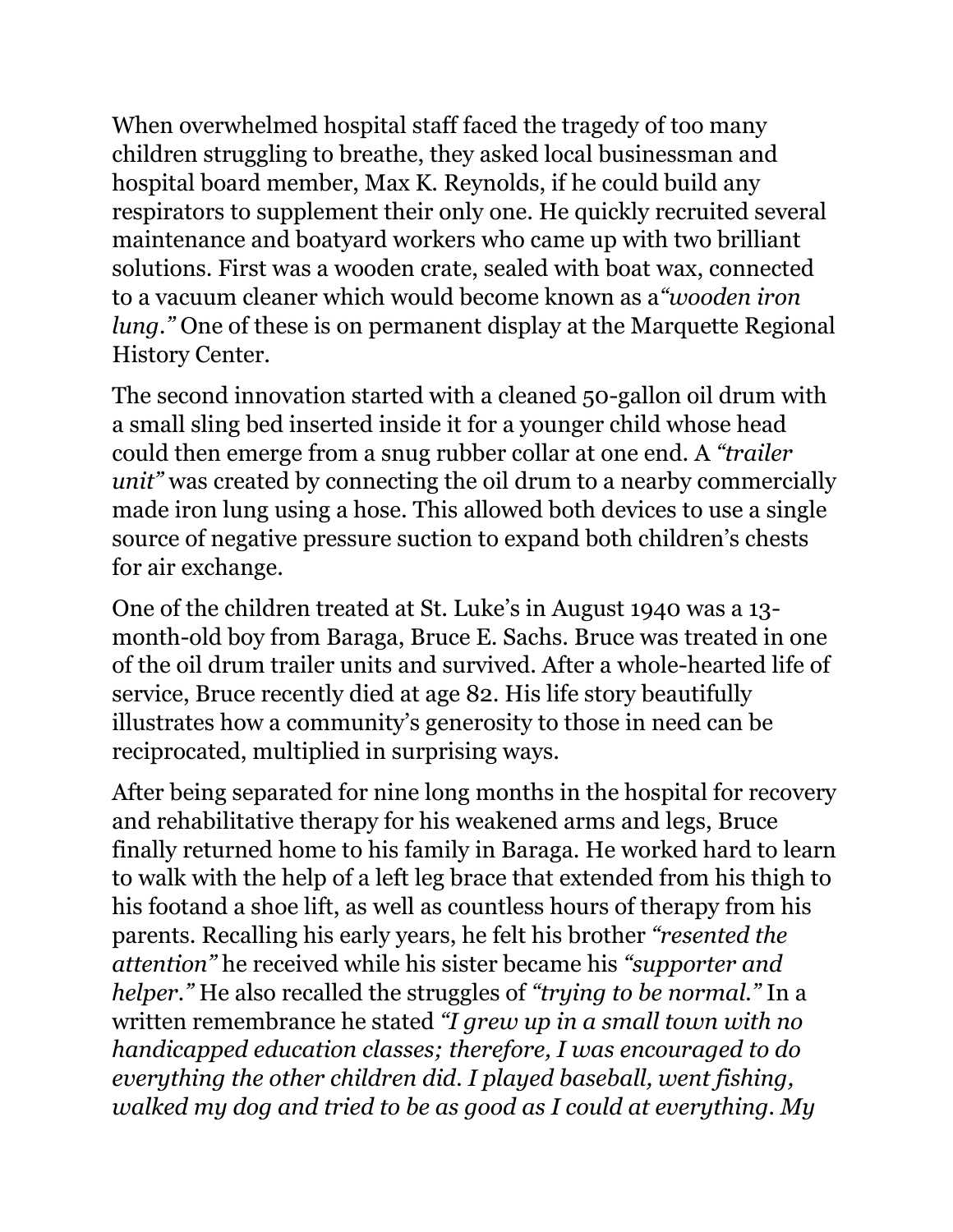*dad taught me all the outdoor activities and I was encouraged to do everything I could, with few restrictions."*

He enjoyed several summers as a camper at Bay Cliff Health Camp in Big Bay. During the 1940s, Bay Cliff transitioned from a camp for economically disadvantaged children to one for children with a variety of physical disabilities. The majority of campers remained children disabled by polio throughout the 1940s and early 1950s until the widespread use of the Salk vaccine after 1955. Today, the camp still offers intensive therapies and life-enhancing opportunities at no cost to Yooper children who have physical disabilities. (To learn more, visit www.baycliff.org)

Bruce also revisited St. Luke's Hospital during some summers for rehabilitative surgeries on his most severely weakened left arm and right leg. Then after graduating from high school in Wakefield, MI, he enrolled as a student at Northern Michigan University. He ultimately earned an Elementary Teaching Certificate and a Master's Degree in Educational Leadership. He also served as an assistant Boy Scout troop leader in Marquette and was awarded the Outstanding Member Award by Alpha Phi Omega, a National Service Fraternity. After college, he began a 42-year teaching career in Livonia, MI, where he rose to leadership positions in curricula and textbook development, as well as serving on the Livonia Educational Association Board.

Next week's article will discuss Bruce's later-life advocacy within the Michigan community of polio survivors and his return to Marquette while facing personal struggles with Post-Polio Syndrome.

About the authors: Frederick Maynard is a retired physician specialist in Physical Medicine & Rehabilitation.

Sunny Roller, a polio survivor, is a retired teacher, writer, and educator on post-polio issues.

They both became friends with Bruce through their work with the Michigan Polio Network and Bay Cliff Heath Camp. They both serve on the Board of Directors for Post-Polio Health International.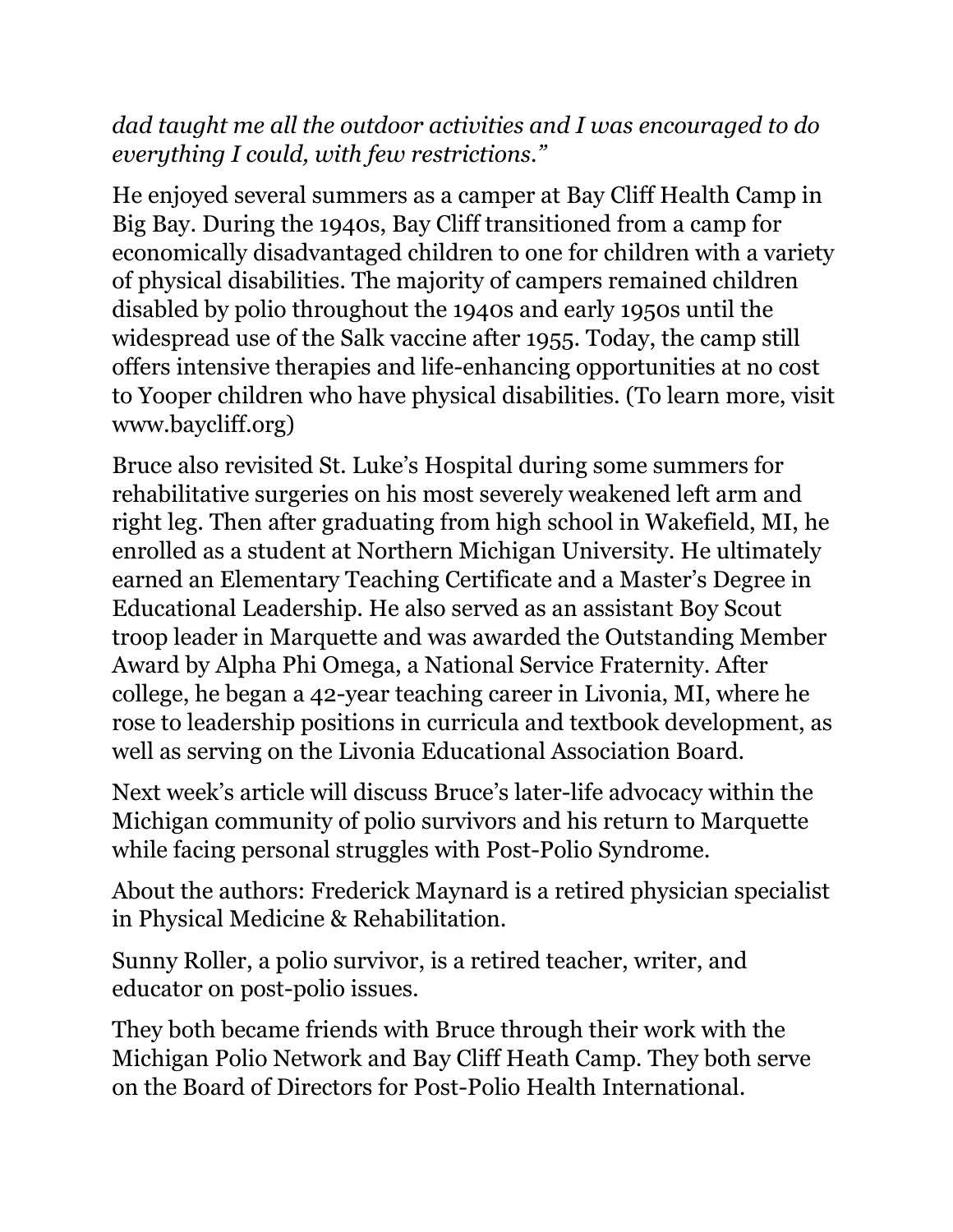## **Post-polio syndrome a challenge for former Baraga village resident**



Pictured are Bruce and Dianne, his second wife. (Photo courtesy of the Marquette Regional History Center)

Last week's article discussed former Baraga resident Bruce E. Sachs, who contracted polio as a 13-month-old boy in August 1940.

Bruce was treated at St. Luke's Hospital in Marquette where he was placed in one of the makeshift iron lungs made from a clean oil drum, developed by Max K. Reynolds.

Later he stayed at Bay Cliff Health Camp where he continued his rehabilitation. Bruce eventually learned to walk and had a prominent teaching career in Livonia.

But as Bruce approached age 60, he began losing strength in his polioaffected limbs. Sudden weakening in his *"good"* right arm required him to get help from colleagues to continue teaching for another five years until retirement.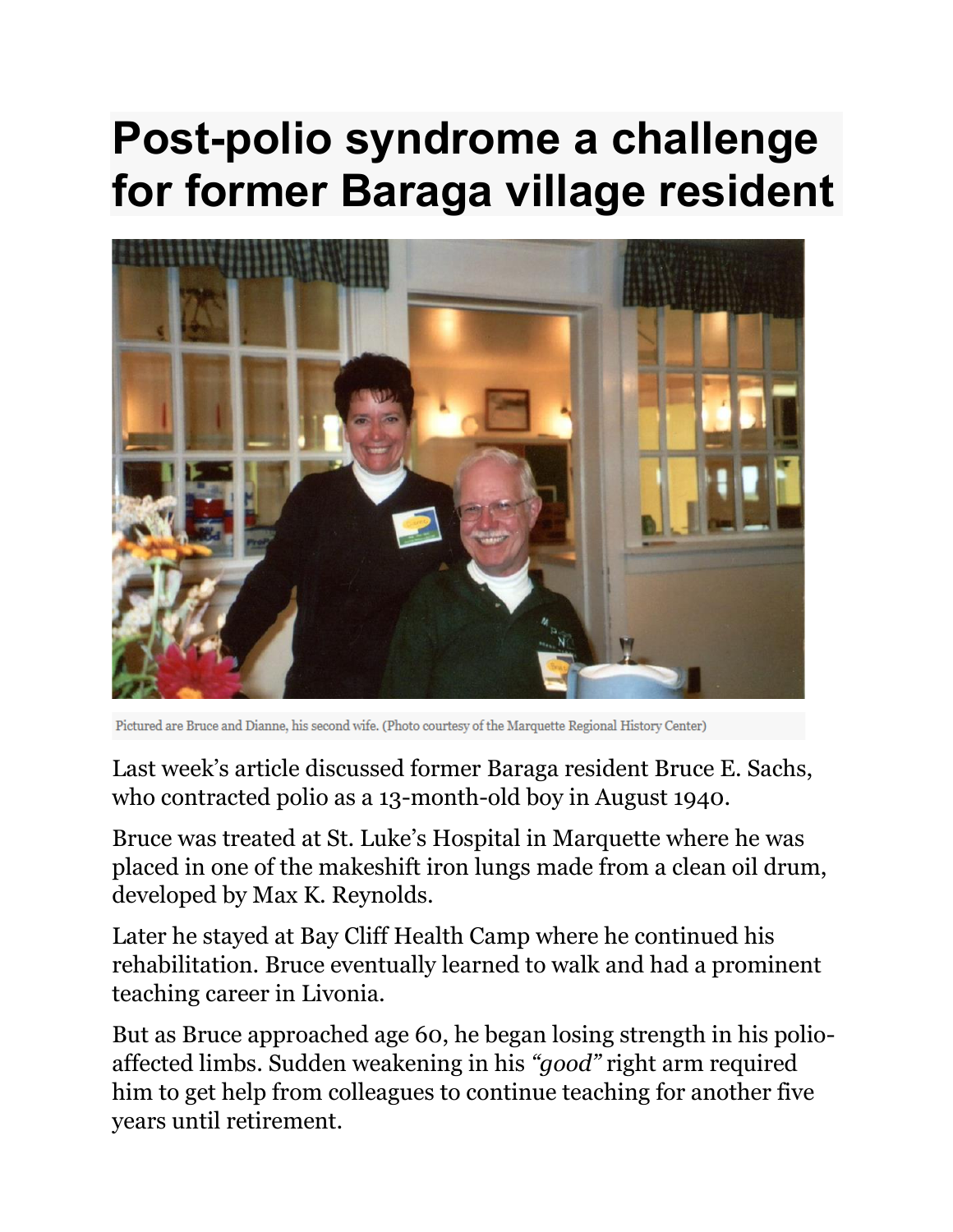He was diagnosed with Post-Polio Syndrome (PPS) which is a late after-effect (at least 20 years following initial infection) of paralytic polio.

PPS is experienced by most polio survivors as they grow older. It can include disabling fatigue, pain and difficulty breathing and/or swallowing. It also induces increased muscle weakness in limbs obviously weakened by the original polio infection, as well as in muscles thought to be spared.

Bruce became an active member of, and attended conferences held by Post-Polio Health International (PHI). PHI is the oldest and largest education and advocacy organization serving worldwide polio survivors. (See https://post-polio.org/)

After both retirement and the death of his first wife, Diane, Bruce began his extensive personal study of PPS and other later life effects of polio. Almost immediately, he learned that he needed to change his approach to physical activity from 'Use It or Lose It' to 'Conserve It to Preserve It.' Employing this succinct medical recommendation, he soon chose to go places riding in an electric cart as opposed to walking long distances.

Bruce became involved with his fellow polio survivors. He joined the Southeast Michigan Post-Polio Support Group and found an opportunity to use his educational and leadership skills with the statewide Michigan Polio Network, serving as its chairperson for 12 years. He also met and married Dianne, a fellow polio survivor, who became a co-leader and vibrant partner in all things post-polio.

In 2006, Bay Cliff Health Camp began offering five-day Post-Polio Health and Wellness Retreats as a way of honoring and continuing to serve its older post-polio alumni. Bruce and Dianne (see picture) enthusiastically journeyed back to Bruce's beloved *"old stomping grounds"* in Marquette County.

The couple became key contributors to all the ensuing retreats through the final one in 2021. Many post-polio Yoopers attended these retreats, including well-known locals Cliff Frenn, Paul Churchville,